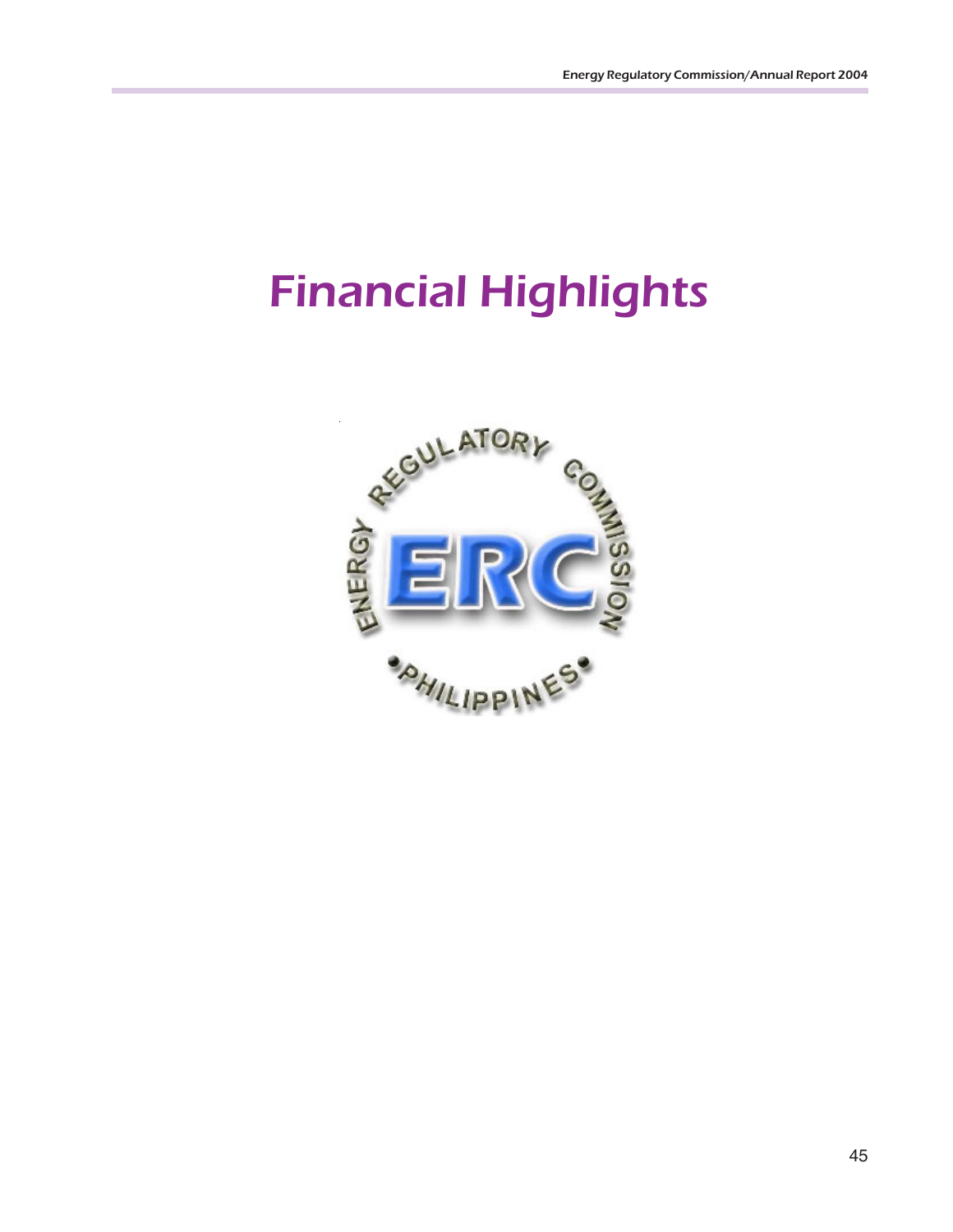#### **2004 ERC INCOME**

The Energy Regulatory Commission (ERC) earned an income equivalent to P203.99 Million for the year 2004. This amount was 26% higher than the 2003 income of P162.12 Million. In real terms, the 2004 income rose by P41.87 Million from 2003.

Furthermore, the 2004 income is also P35.65 Million or 21% higher than the projected income of P168.33 Million. The same, likewise, exceeded the 2004 actual allotment of P151.15 Million from the Department of Budget and Management (DBM) and the ERC's actual expenditure of P148.53 Million by 35% and 37% respectively.

The breakdown of the 2004 income is as follows:

|                               |                          | P 203.99 Million        |               | $100\%$ |
|-------------------------------|--------------------------|-------------------------|---------------|---------|
| Other Income                  | $\overline{\phantom{a}}$ |                         | 0.67 Million  |         |
| Service Income                | ٠                        |                         | 24.14 Million | 12%     |
| <b>Permits and Licenses -</b> |                          | <b>P</b> 179.18 Million |               | 88%     |

Permits and licenses include, among others, fees for: 1) filing rate cases; 2) applications for Certificate of Compliance (COC); 3) applications for approval of Certificate of Compliance and Public Necessity (CPCN); 4) supervision and regulation; and 5) administrative fines.

Service income consists of Meter Testing fees and miscellaneous income.

Other Income comprises dividend and miscellaneous income.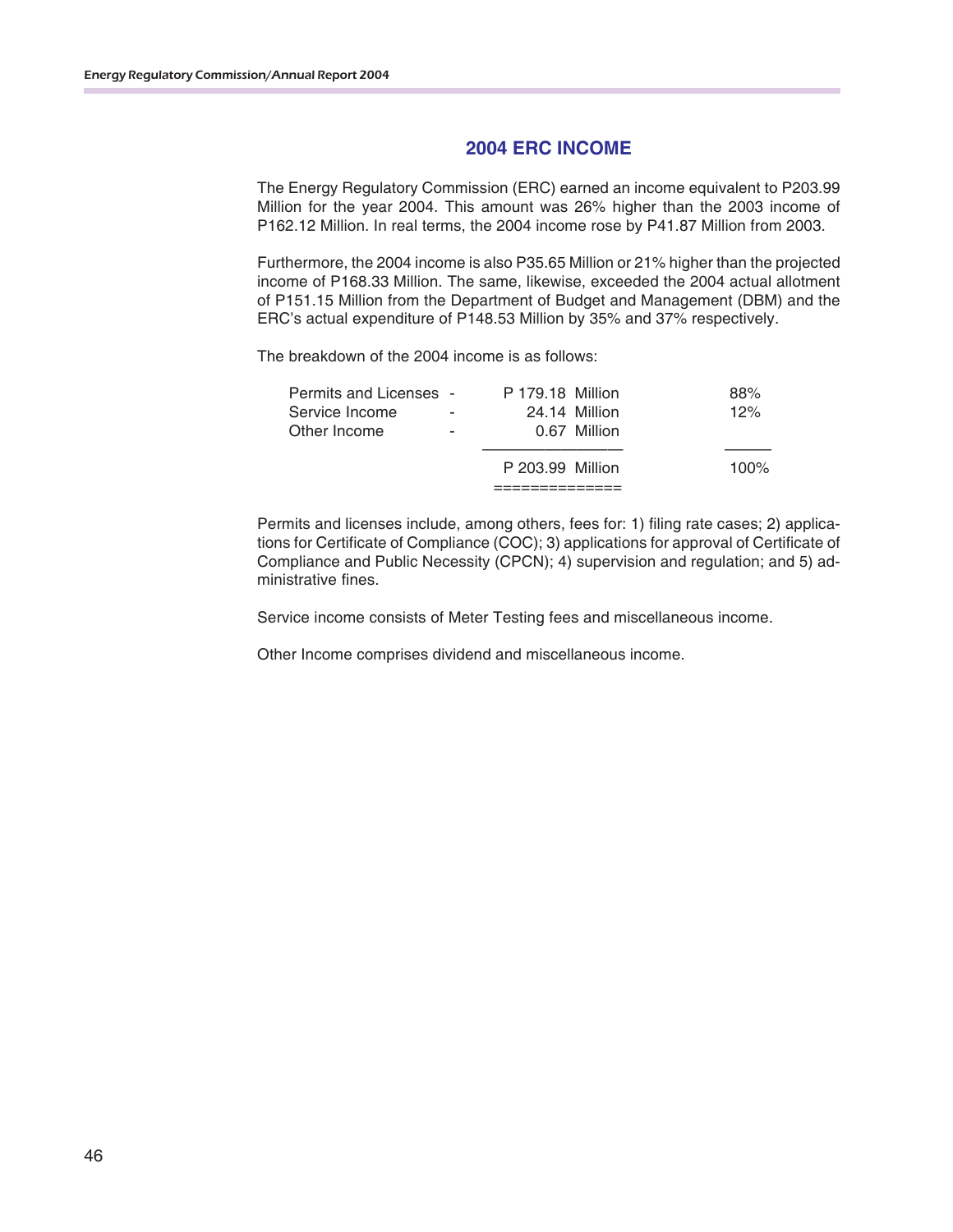

#### **2004 INCOME VIS-A-VIS OTHER INDICATORS**

The figures above show that ERC's 2004 income substantially exceeds the Commission's projected income, actual income for 2003, actual allotment and expenditure. The ERC, therefore, is capable of generating enough income to cover its operational expenses. All these collections were, however, remitted to the National Treasury instead of being used to further strengthen the Commission's institutional and income-generating capabilities.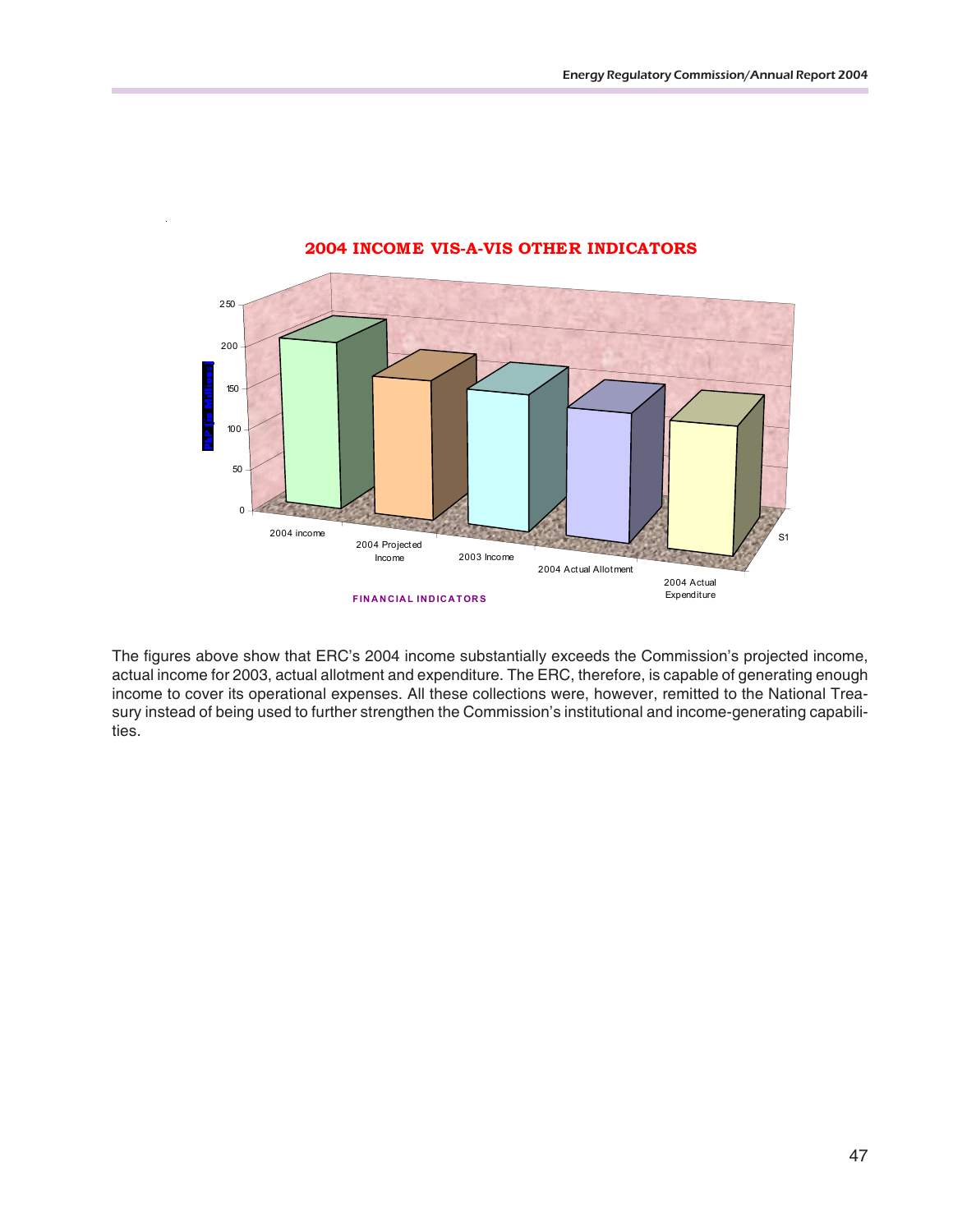| <b>ENERGY REGULATORY COMMISSION</b><br><b>DETAILED BALANCE SHEET (RAB)</b><br>As of December 31, 2004                                                                                                                                                                                                         |                                                                                                                               |               |  |
|---------------------------------------------------------------------------------------------------------------------------------------------------------------------------------------------------------------------------------------------------------------------------------------------------------------|-------------------------------------------------------------------------------------------------------------------------------|---------------|--|
| <b>ASSETS</b>                                                                                                                                                                                                                                                                                                 |                                                                                                                               |               |  |
| <b>CURRENT ASSETS</b><br>Cash<br>Receivables<br>Supplies Inventory<br><b>Prepaid Expenses</b><br><b>Others</b>                                                                                                                                                                                                | 545,988.41<br>1,707,777.69<br>1,301,357.94<br>199,658.10<br>37,620.00                                                         | 3,792,402.14  |  |
| <b>INVESTMENTS AND PROPERTY, PLANT &amp; EQUIPMENT</b><br>Office Equipment<br><b>Furniture and Fixtures</b><br>IT Equipment and Software<br><b>Library Books</b><br><b>Technical and Scientific Equipment</b><br><b>Motor Vehicles</b><br>Other Property, Plant & Equipment<br>Less: Accumulated Depreciation | 8,108,641.35<br>1,948,782.59<br>21,058,250.03<br>123,264.13<br>15,694,612.94<br>8,400,050.00<br>210,187.00<br>(32,004,710.93) | 23,539,077.11 |  |
| <b>TOTAL ASSETS</b>                                                                                                                                                                                                                                                                                           |                                                                                                                               | 27,331,479.25 |  |
| <b>LIABILITIES &amp; EQUITY</b>                                                                                                                                                                                                                                                                               |                                                                                                                               |               |  |
| <b>LIABILITIES</b><br><b>Current Liabilities</b><br><b>Accounts Payable</b><br>Due to Officers and Employees<br>Due to BIR<br>Due to GSIS<br>Due to PAG-IBIG<br>Due to PHILHEALTH<br>Due to LGUS<br>Other Payables                                                                                            | 530,076.05<br>181,025.19<br>166,580.90<br>9,547.84<br>(100.00)<br>(137.50)<br>1,624,348.68<br>39,423.80                       | 2,550,764.96  |  |
| <b>EQUITY</b><br><b>Government Equity</b>                                                                                                                                                                                                                                                                     |                                                                                                                               | 24,780,714.29 |  |
| <b>TOTAL LIABILITIES &amp; EQUITY</b>                                                                                                                                                                                                                                                                         |                                                                                                                               | 27,331,479.25 |  |
|                                                                                                                                                                                                                                                                                                               |                                                                                                                               |               |  |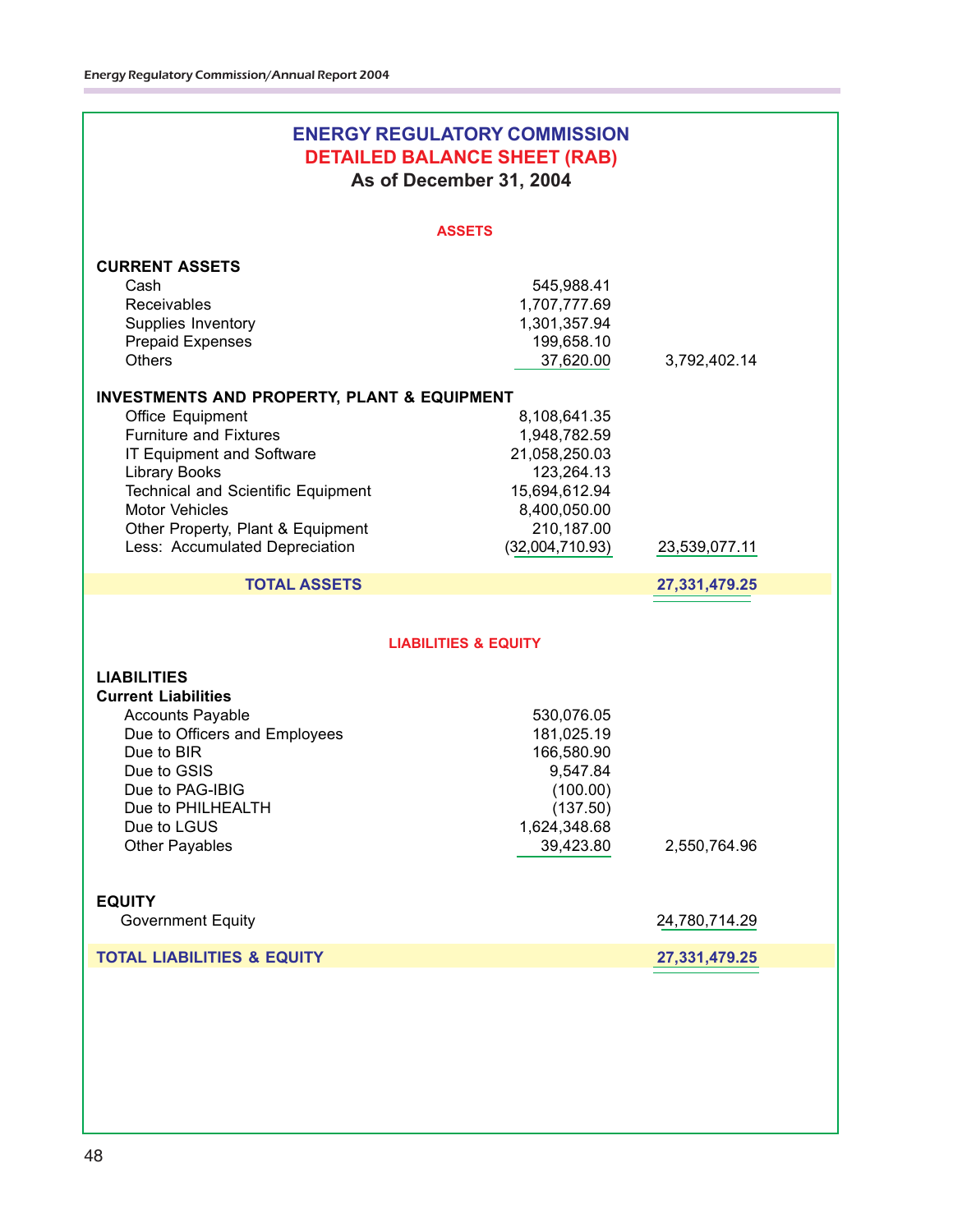157,565,424.54

## **DETAILED STATEMENT OF INCOME AND EXPENSES (RAB) For the Period Ended December 31, 2004**

**Income**

Subsidy Income from National Government (Net of reverted unused NCA)

| <b>Less: Expenses</b>                                        |               |                |
|--------------------------------------------------------------|---------------|----------------|
| Salaries and Wages-Regular Pay                               | 76,269,713.05 |                |
| Personnel Economic Relief Allowance                          | 1,280,792.81  |                |
| Additional Compensation (ADCOM)                              | 1,280,047.49  |                |
| Representation Allowance                                     | 1,172,126.15  |                |
| <b>Transportation Allowance</b>                              | 904,306.89    |                |
| Clothing/Uniform Allowance                                   | 864,000.00    |                |
| <b>Productivity Incentive Benefits</b>                       | 324,000.00    |                |
| Overtime & Night Pay                                         | 647,407.88    |                |
| Cash Gift                                                    | 1,098,677.75  |                |
| Year End Bonus                                               | 6,445,184.40  |                |
| Life and Retirement Insurance Contribution                   | 8,756,282.72  |                |
| <b>PAG-IBIG Contributions</b>                                | 238,700.00    |                |
| PHILHEALTH Contributions                                     | 162,937.50    |                |
|                                                              |               |                |
| E C C Contributions                                          | 78,150.00     |                |
| <b>Pension Benefits Civilian</b>                             | 5,096,938.37  |                |
| <b>Retirement Benefits Civilian</b>                          | 1,142,748.00  |                |
| <b>Terminal Leave Benefits</b>                               | 2,065,732.95  |                |
| <b>Other Personal Benefits</b>                               | 2,163,895.28  |                |
| <b>Travelling Expenses-Local</b>                             | 2,483,075.72  |                |
| <b>Travelling Expenses-Foreign</b>                           | 170,538.00    |                |
| <b>Training Expenses</b>                                     | 1,950,432.49  |                |
| <b>Scholarship Expenses</b>                                  | 29,373.00     |                |
| <b>Office Supplies Expenses</b>                              | 2,791,828.72  |                |
| Accountable Forms Expense                                    | 204,158.35    |                |
| Gasoline, Oil and Lubricants Expenses                        | 473,298.26    |                |
| Water                                                        | 249,351.81    |                |
| Electricity                                                  | 3,275,025.15  |                |
| Postage and Deliveries                                       | 696,352.34    |                |
| Telephone Expenses-Landline                                  | 1,194,431.24  |                |
| Telephone Expenses- Mobile                                   | 291,552.84    |                |
| Internet Expenses                                            | 367,845.00    |                |
| Membership Dues and Contribution to Organizations            | 3,000.00      |                |
| <b>Advertising Expenses</b>                                  | 1,136,701.00  |                |
| Printing & Binding Expenses                                  | 146,059.53    |                |
| Rent Expenses                                                | 13,581,957.27 |                |
| <b>Subscription Expenses</b>                                 | 164,992.72    |                |
| <b>Auditing Services</b>                                     | 79,967.50     |                |
| <b>Consultancy Services</b>                                  | 156,363.64    |                |
| <b>Janitorial Services</b>                                   | 946,737.00    |                |
| <b>Security Services Expenses</b>                            | 2,112,826.93  |                |
| <b>Other Professional Services</b>                           | 1,515,896.17  |                |
| Repairs & Maintenance - Office Equipment                     | 96,246.45     |                |
| Repairs & Maintenance - Furniture & Fixtures                 | 103,773.12    |                |
| Repairs & Maintenance - IT Equipt & Software Mach. & Equipt. | 146,222.80    |                |
| Repairs & Maintenance - Tech. & Scientific Equipt.           | 358,998.80    |                |
| Repairs & Maintenance - Motor Vehicles                       | 757,005.61    |                |
| Repairs & Maintenance - Other Property, Plant, & Eqpt.       | 411,540.00    |                |
| <b>Extraordinary Expenses</b>                                | 1,207,588.00  |                |
| Taxes, Duties & Licenses                                     | 47,398.48     |                |
|                                                              | 84,743.82     |                |
| <b>Fidelity Bond Premiums</b>                                |               |                |
| Insurance Expense                                            | 252,343.23    |                |
| Depreciation - Motor Vehicles                                | 160,447.71    |                |
| Other Maintenance & Operating Expenses                       | 893,010.19    | 148,532,724.13 |
|                                                              |               |                |

**EXCESS OF INCOME OVER EXPENSES**

 **9,032,700.41**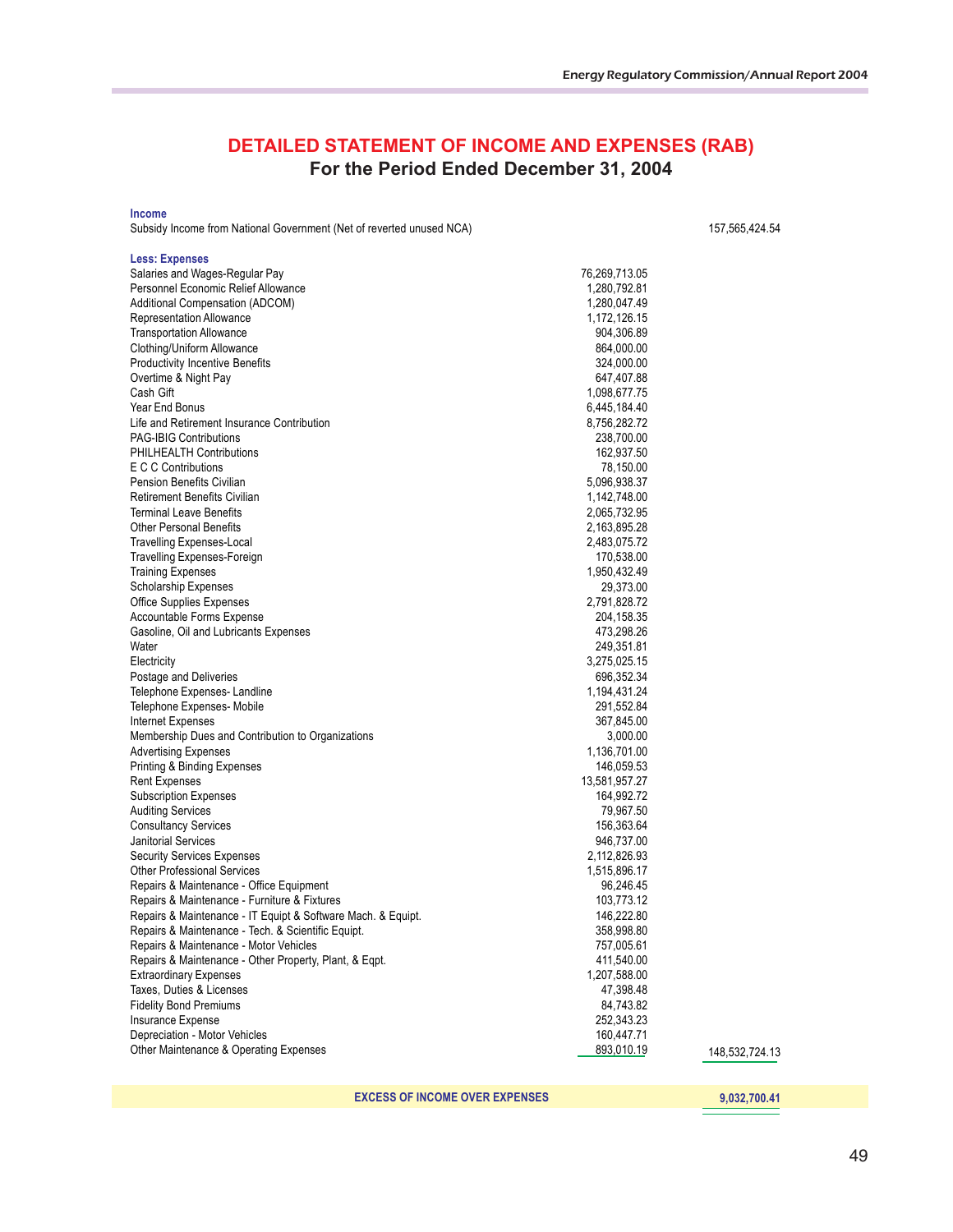| <b>DETAILED BALANCE SHEET (NGB)</b><br>As of December 31, 2004                                |                                       |                                               |  |  |  |
|-----------------------------------------------------------------------------------------------|---------------------------------------|-----------------------------------------------|--|--|--|
| <b>ASSETS</b>                                                                                 |                                       |                                               |  |  |  |
| <b>Cash- Collecting Officers</b><br><b>Accounts Receivable</b><br>Due from National Treasury  | 42,397,648.05<br>882,845.00           | 86,593.50                                     |  |  |  |
| Less: Allowance for Doubtful Account                                                          | (501, 982.80)                         | 42,778,510.25                                 |  |  |  |
|                                                                                               | <b>TOTAL ASSETS</b>                   | 42,865,103.75                                 |  |  |  |
| <b>LIABILITIES AND EQUITY</b>                                                                 |                                       |                                               |  |  |  |
| <b>LIABILITIES</b><br>Due to National Treasury<br><b>Other Deferred Credits</b>               |                                       | 42,414,241.55<br>952,845.00                   |  |  |  |
| <b>EQUITY</b><br><b>Government Equity</b>                                                     |                                       | (501, 982.80)                                 |  |  |  |
|                                                                                               | <b>TOTAL LIABILITIES &amp; EQUITY</b> | 42,865,103.75                                 |  |  |  |
| <b>DETAILED INCOME STATEMENT (NGB)</b><br>For the period ended December 31, 2004              |                                       |                                               |  |  |  |
| <b>INCOME</b>                                                                                 |                                       |                                               |  |  |  |
| <b>Income from Government Service</b><br>Permits & Licenses<br>Service income<br>Other Income |                                       | 179,180,310.83<br>24,139,047.59<br>667,662.50 |  |  |  |
| <b>TOTAL INCOME</b>                                                                           |                                       | 203,987,020.92                                |  |  |  |
|                                                                                               |                                       |                                               |  |  |  |